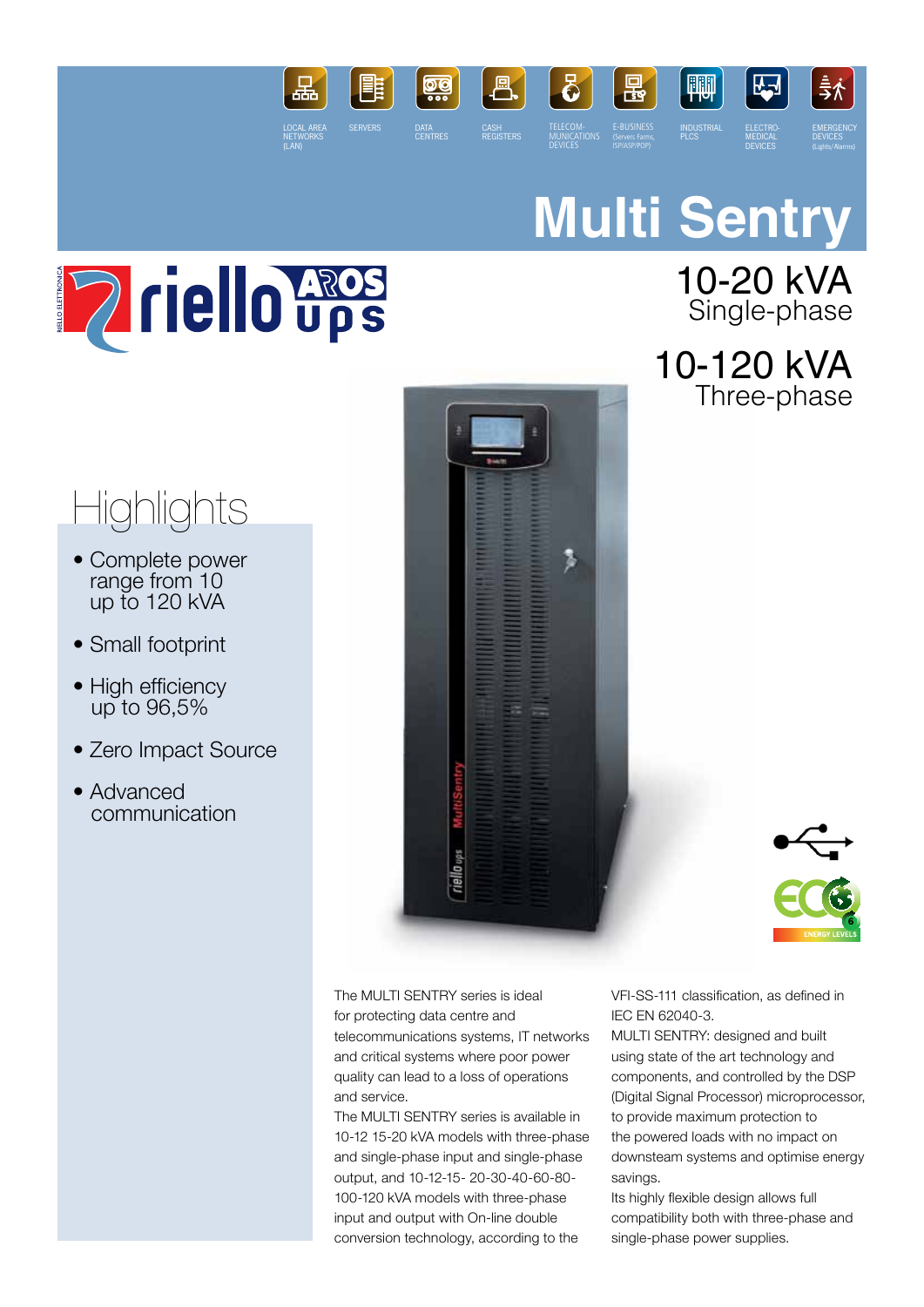#### Zero impact source

Thanks to the technology used, MULTI SENTRY solves installation problems in systems where the power supply has limited installed power, where the UPS is also powered by a generator or where there are compatibility problems with loads that generate harmonic currents; MULTI SENTRY has zero impact on its power source, being either the mains power supply or a generator:

- input current distortion of less than 3%
- Input power factor 0.99
- power walk-in function that ensures a progressive start-up of the rectifier
- start-up delay function, to restart the rectifiers when mains power is restored

if there are several UPS in the system. In addition, MULTI SENTRY plays a filter and power factor correction role in the power network upstream of the UPS, as it eliminates harmonic components and the reactive power, generated by the powered utilities.

#### High output

Using state-of-the-art technologies three-level NPC inverters have been designed which ensure a high output of up to 96.5%.

These technology solutions allow for a saving of more than 50% of the energy dissipated in a year, compared to a similar product on the market with 92% output.

The exceptional performance makes it possible to recover the initial investment cost in less than three years of operation.

#### Battery care system

Proper battery care is critical to ensuring the correct operation of a UPS in emergency conditions.

The Riello UPS Battery Care System consists of a series of features and capabilities that allow for battery management in order to obtain the best performance possible and extend their operating life.

Battery charging: MULTI SENTRY is suitable for use with hermetically sealed lead-acid (VRLA), AGM and GEL batteries and Open Cup and Nickel Cadmium batteries.

Depending on the battery type, different charging methods are available.

• One-level voltage recharge, typically used for more common VRLA AGM



#### batteries

- Two-level voltage recharge according to IU characteristic
- Charge block system to reduce electrolyte consumption and further extend the life of VRLA batteries.

Compensation of recharge voltage as a function of the temperature in order to prevent excessive charges or battery overheating.

Battery tests to quickly diagnose any reduction in performance or problems with the batteries.

Protection against deep discharges: during extended low-load discharges, the end-of-discharge voltage is increased as recommended by the battery manufacturers, to prevent damage to or decreased performance of the batteries. Ripple current: the recharge ripple

(residual AC component) current is one of the most important causes of a reduction in reliability and battery life.

Thanks to a high frequency battery charger, MULTI SENTRY reduces this value to negligible levels, prolonging battery life and maintaining high performance over a long period of time. Wide voltage range: the rectifier is designed for operation with a wide range of input voltage values (up to - 40% at half load), reducing the need for battery discharge and thus helping to battery extend life.

#### Maximum reliability and availability

Connect up to 6 units in redundant (N+1) or parallel configuration. The UPS continues to operate in parallel even in



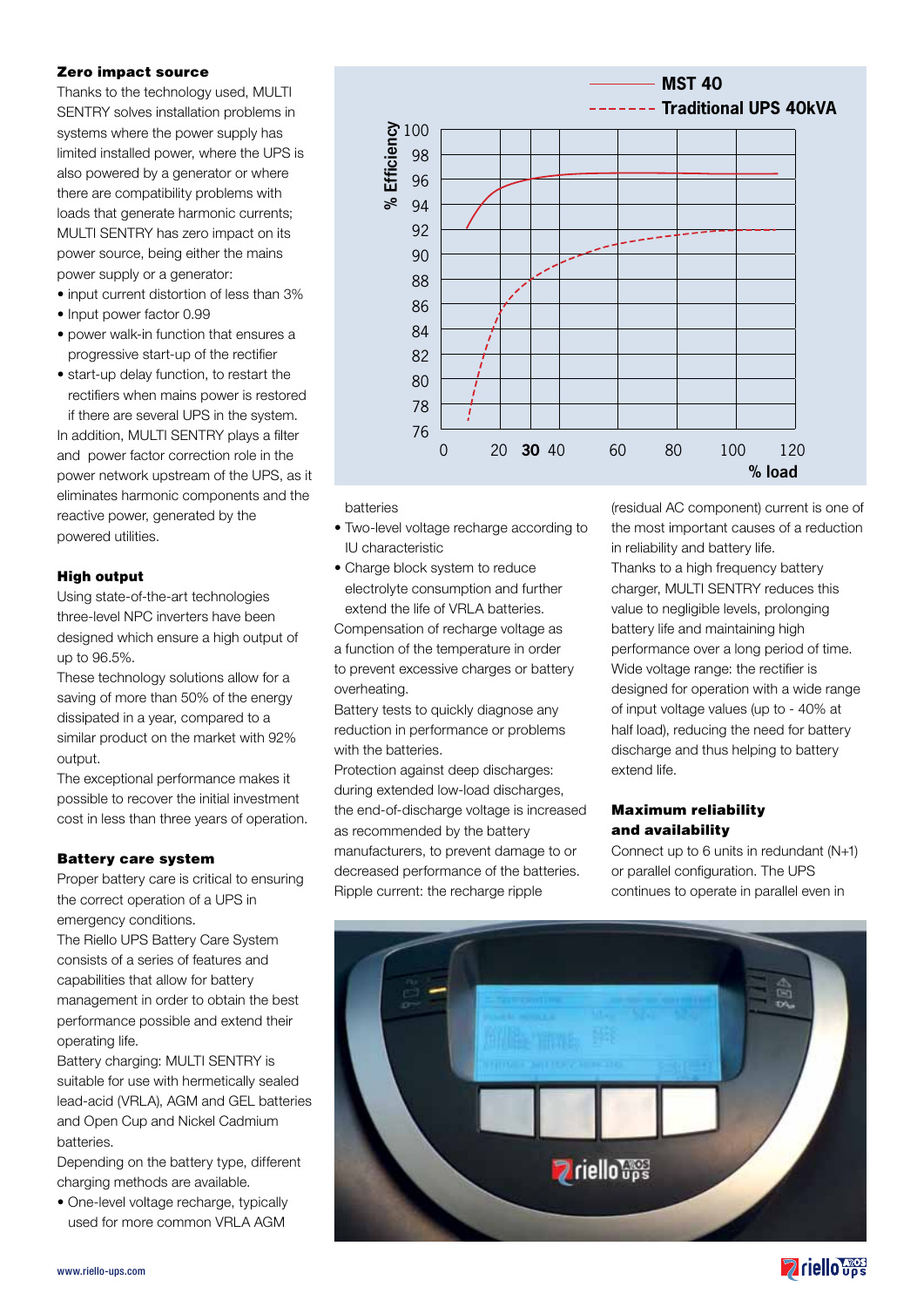the event of an interruption in the connection cable (closed loop).

#### Low management cost

The technology and the choice of high performance components, allows MULTI SENTRY to achieve exceptional performance and output, with an extremely compact overall size

- smallest overall footprint is only 0.26sqm for MULTI SENTRY 20kVA with batteries
- the type of input stage ensures a power factor close to 1 and low current distortion without adding bulky and expensive filters
- output power at 0.9 power factor that provides up to 15% more active power than a standard UPS on the market, guaranteeing a greater margin in UPS sizing for potential load increases.

#### Flexibility

MULTI SENTRY is suitable for use in a wide range of applications, thanks to its configuration flexibility, accessories and options, and performance:

• suitable for powering capacitive loads, such as Blade servers, without any reduction in active power from 0.9 lead to 0.9 lag





- On-line, Eco, Smart Active and Stand By Off operating modes that are compatible with compatible with applications for centralised power systems (CSS).
- frequency converter mode
- configurable EnergyShare sockets to ensure backup for the most critical loads or those programmed to operate only when mains power fails
- Cold Start to switch on the UPS even when there is no mains power
- MST/MSM version: cabinet (1320x440x850mm HLW) for optimised solutions when medium to long-term runtime is required.
- optional temperature sensor for external battery cabinets, to assist the recharge voltage compensation
- additional battery chargers to optimise charge time
- optional dual input to mains power supply
- isolation transformers to vary neutral connectivity in the event of separate power sources or for galvanic isolation between input and output
- battery cabinets of different sizes and capacities, for providing extended runtimes.

#### Advanced communication

MULTI SENTRY is equipped with a graphic display (240x128 pixel backlit) that provides UPS information, measurements, status, and alarms in different languages and displays wave forms and voltage/current. The default screen shows the status of the UPS graphically indicating the status of the various blocks (rectifier, batteries, inverter, bypass).

- Advanced multi-platform, communication for all operating systems and network environments: PowerShield<sup>3</sup> supervision and shutdown software for Windows operating systems 7, 2008, Vista, 2003, XP, Linux Mac OS X, Sun Solaris, Linux, Novell and other Unix operating systems.
- Compatible with the Riello TeleNetGuard service
- RS232 serial port or USB
- 3 slots for the installation of optional communications accessories like network adapters, voltage-free contacts etc.
- REPO Remote Emergency Power Off for switching off the UPS with the remote emergency button
- •Input for the connection of the auxiliary contact of an external manual bypass
- Input for synchronisation from an external source
- Graphic mimic panel display for remote connection.

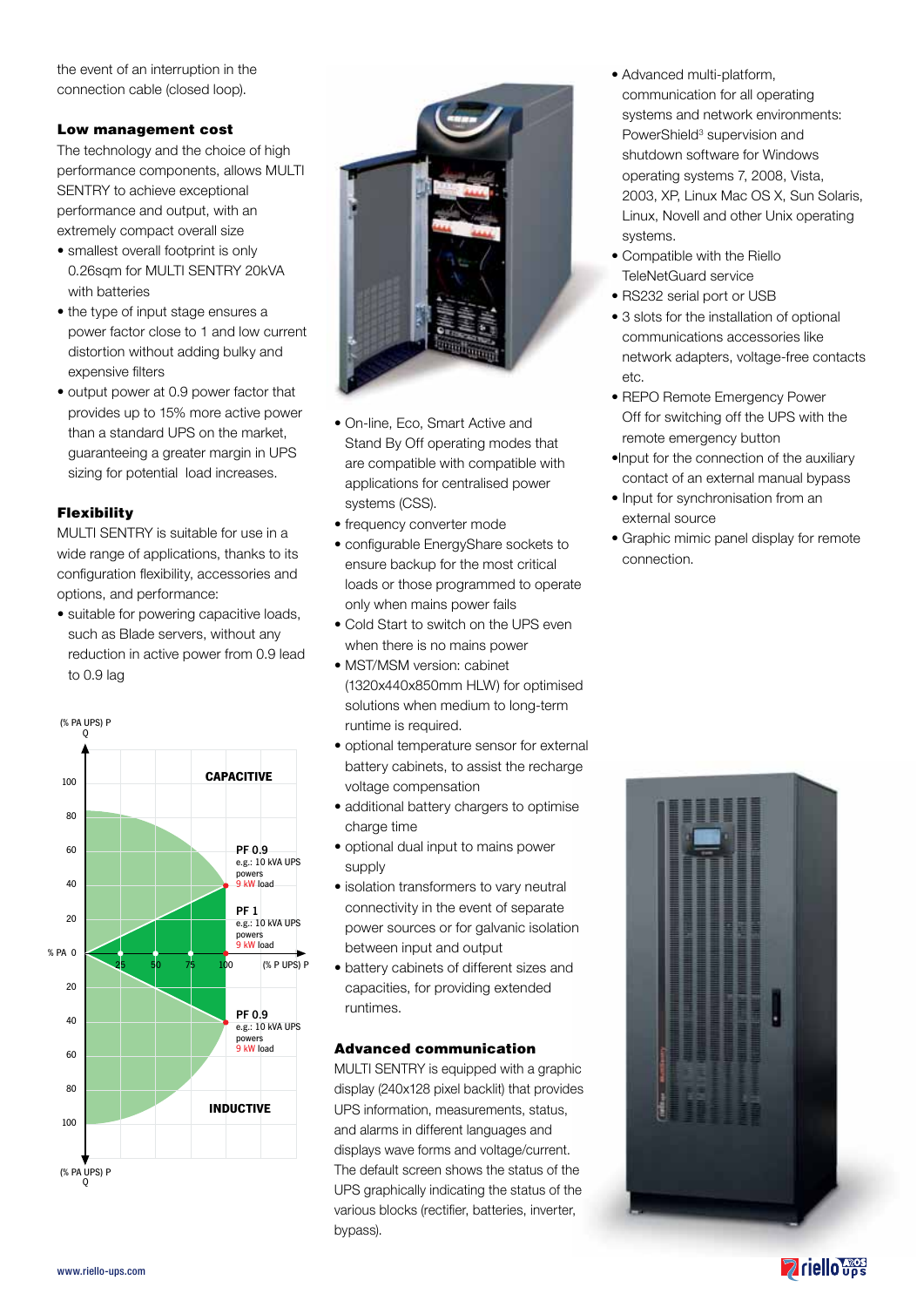#### battery box





details



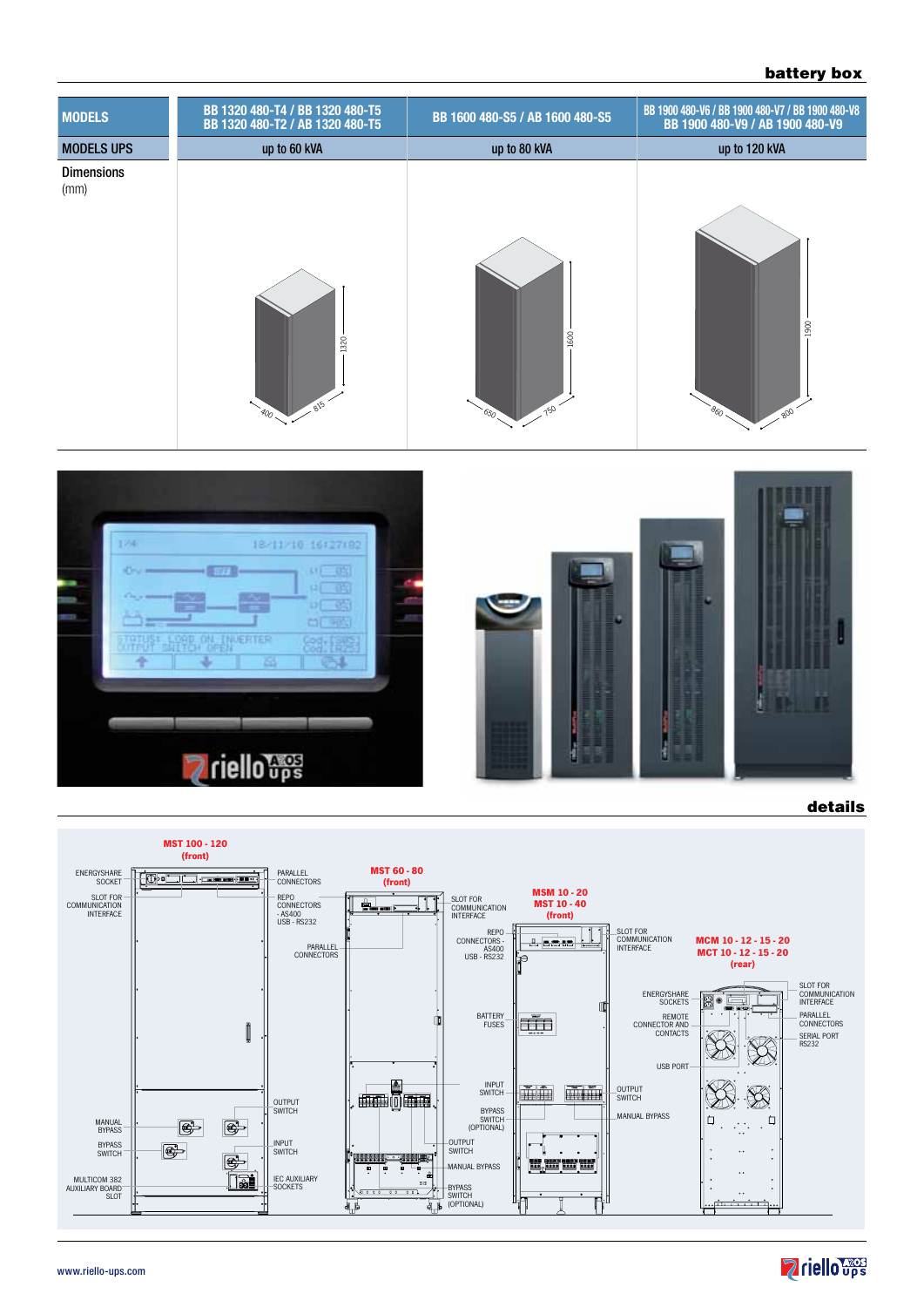| <b>MODELS</b>                                          | <b>MCM/MSM10</b>                                                                                                             | <b>MCM/MSM12</b>                                           | <b>MCM/MSM 15</b> | <b>MCM/MSM 20</b> |  |  |  |  |  |  |
|--------------------------------------------------------|------------------------------------------------------------------------------------------------------------------------------|------------------------------------------------------------|-------------------|-------------------|--|--|--|--|--|--|
| <b>INPUT</b>                                           |                                                                                                                              |                                                            |                   |                   |  |  |  |  |  |  |
| Nominal voltage                                        | 380-400-415 Vac three-phase with neutral / 220-230-240 single-phase                                                          |                                                            |                   |                   |  |  |  |  |  |  |
| Nominal frequency                                      | 50 or 60 Hz                                                                                                                  |                                                            |                   |                   |  |  |  |  |  |  |
| Frequency tolerance                                    | $40 \div 72$ Hz                                                                                                              |                                                            |                   |                   |  |  |  |  |  |  |
| Power factor at full load                              |                                                                                                                              | 0.99                                                       |                   |                   |  |  |  |  |  |  |
| <b>Current distortion</b>                              | THDI $\leq$ 3%                                                                                                               |                                                            |                   |                   |  |  |  |  |  |  |
| <b>BY PASS</b>                                         |                                                                                                                              |                                                            |                   |                   |  |  |  |  |  |  |
| Nominal voltage                                        |                                                                                                                              | 220-230-240 Vac                                            |                   |                   |  |  |  |  |  |  |
| Number of phases                                       | $\mathbf{1}$                                                                                                                 |                                                            |                   |                   |  |  |  |  |  |  |
| Voltage tolerance                                      | $180 \div 264$ V (selectable)                                                                                                |                                                            |                   |                   |  |  |  |  |  |  |
| Nominal frequency                                      | 50 or 60 Hz (selectable)                                                                                                     |                                                            |                   |                   |  |  |  |  |  |  |
| Frequency tolerance                                    | $±5$ (selectable)                                                                                                            |                                                            |                   |                   |  |  |  |  |  |  |
| <b>OUTPUT</b>                                          |                                                                                                                              |                                                            |                   |                   |  |  |  |  |  |  |
| Nominal power (kVA)                                    | 10                                                                                                                           | 12                                                         | 15                | 20                |  |  |  |  |  |  |
| Active power (kW)                                      | 8                                                                                                                            | 9.6                                                        | 12                | 16                |  |  |  |  |  |  |
| <b>Power factor</b>                                    | 0.8                                                                                                                          |                                                            |                   |                   |  |  |  |  |  |  |
| Number of phases                                       | 1                                                                                                                            |                                                            |                   |                   |  |  |  |  |  |  |
| Nominal voltage (V)                                    | 220-230-240 Vac (selectable)                                                                                                 |                                                            |                   |                   |  |  |  |  |  |  |
| <b>Static variation</b>                                | ±1%                                                                                                                          |                                                            |                   |                   |  |  |  |  |  |  |
| <b>Dynamic variation</b>                               | ± 3%                                                                                                                         |                                                            |                   |                   |  |  |  |  |  |  |
| Crest factor (Ipeak/Irms)                              | 3:1                                                                                                                          |                                                            |                   |                   |  |  |  |  |  |  |
| <b>Voltage distortion</b>                              | $<$ 1% with linear load $/$ < 3% with non-linear load                                                                        |                                                            |                   |                   |  |  |  |  |  |  |
| Frequency                                              | 50 or 60 Hz                                                                                                                  |                                                            |                   |                   |  |  |  |  |  |  |
| <b>Frequency stability</b><br>during battery operation | 0.01%                                                                                                                        |                                                            |                   |                   |  |  |  |  |  |  |
| Overload at Pf 0.8                                     |                                                                                                                              | 110% for 10 minutes, 133% for 1 minute, 150% for 5 seconds |                   |                   |  |  |  |  |  |  |
| <b>BATTERIES</b>                                       |                                                                                                                              |                                                            |                   |                   |  |  |  |  |  |  |
| Type                                                   | <b>VRLA AGM/GEL</b>                                                                                                          |                                                            |                   |                   |  |  |  |  |  |  |
| <b>Charging time</b>                                   | 6 hours                                                                                                                      |                                                            |                   |                   |  |  |  |  |  |  |
| <b>INFO FOR INSTALLATION</b>                           |                                                                                                                              |                                                            |                   |                   |  |  |  |  |  |  |
| Weight without<br>internal batteries (kg)<br>(MCM/MSM) | 80/105                                                                                                                       | 82/110                                                     | 90/115            | 95/120            |  |  |  |  |  |  |
| Dimensions (hwd) (mm)                                  | 930 x 320 x 840 (MCM version)<br>1320 x 440 x 850 (MSM version)                                                              |                                                            |                   |                   |  |  |  |  |  |  |
| Communication                                          | 3 slot for communications interface /RS232/USB                                                                               |                                                            |                   |                   |  |  |  |  |  |  |
| <b>Ambient temperature</b>                             |                                                                                                                              | $0^{\circ}$ C / $+40^{\circ}$ C                            |                   |                   |  |  |  |  |  |  |
| <b>Relative humidity</b>                               |                                                                                                                              | 90% non-condensing                                         |                   |                   |  |  |  |  |  |  |
| Colour                                                 | Dark grey RAL 7016                                                                                                           |                                                            |                   |                   |  |  |  |  |  |  |
| Noise level                                            | $<$ 52 dBA a 1 m                                                                                                             |                                                            |                   |                   |  |  |  |  |  |  |
| <b>Protection level</b>                                | <b>IP20</b>                                                                                                                  |                                                            |                   |                   |  |  |  |  |  |  |
| <b>Smart Active Output</b>                             | up to 98%                                                                                                                    |                                                            |                   |                   |  |  |  |  |  |  |
| <b>Regulations</b>                                     | Directive EMC 2004/108/CE Electromagnetic Compatibility Directive<br>Standards: Safety IEC EN 62040-1; EMC IEC EN 62040-2 C2 |                                                            |                   |                   |  |  |  |  |  |  |

Classification according to IEC 62040-3 (Voltage Frequency Independent) VFI - SS – 111